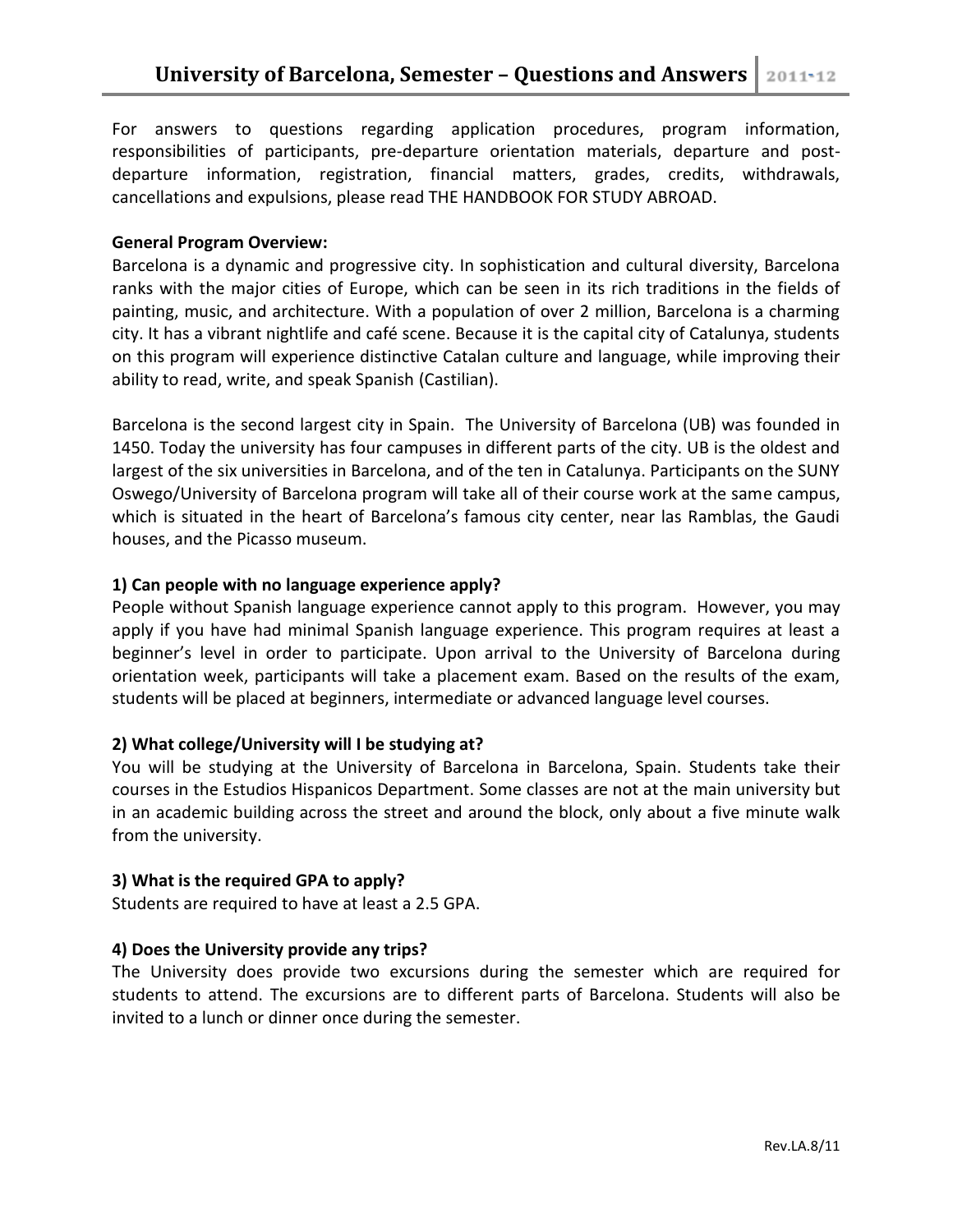# **5) What are the exact dates of the program?**

The departure date for fall is usually around the first week of September and the return date is usually about the third week of December. For the spring, the departure date is around the third week of January and the return date is about the third week of May.

#### **6) Will there be a pre-departure orientation and/or an in-country orientation?**

There will be an orientation at SUNY Oswego. For more details on the orientation go to your page on the Studio Abroad website. You will be able to sign up for the orientation and let us know who will come with you to orientation. You may invite your parents, family members, or significant other. Although orientation is not mandatory, we ask that you do your best to attend. If you are a SUNY Oswego student, I would definitely like to see you at orientation. If you are from very far away, I understand if you can't make it. All the students will receive a predeparture packet at orientation and if you are not able to attend, a packet will be made available on studio abroad.

There will also be an orientation starting on the Monday after your arrival to Barcelona, at the University of Barcelona. Everything will be a learning experience, so you will need to relax and enjoy the ride :). The orientation in Barcelona is mandatory. This means that unless you are sick, you will attend all orientation meetings, activities, and educational excursion(s). We have been running this program successfully for over 15 years and the participation of all students is imperative for a successful program.

# **7) What if I arrive earlier than the group or stay on after the end of the program?**

You may arrive earlier than the group and/or stay on after the end of the program, but you must make your own arrangements. OIEP is not responsible for student(s) who arrive early or stay longer in any country.

#### **8) Is housing provided?**

Students in this program have three housing options: 1) Host family, 2) Residence Hall, 3) Independent living. If you choose to live with a host family or in the residence hall, the Office of International Education and Programs will work with the Housing Coordinator in Barcelona, Dr. Ana Moya, to arrange your housing with a host family or the residence hall.

If you choose to live in independent housing you must make your own housing arrangements. All students will fill out the housing preference form and on that form you may request to live with another student, and you can state their name, or you can choose not to live with someone else. We do our best to make the appropriate accommodations, but we cannot guarantee every request.

Host families are spread out throughout Barcelona, but they are usually not more than 30-35 minutes walking distance from the university. The residence halls, *Residencia La Roca* and *Residencia Balmes* are about 35 minutes walking distance as well. However, you may take the metro or the bus which take about 10-20 minutes respectively. If you stay with a host family and you do end up having another student living there also, it will be a student from the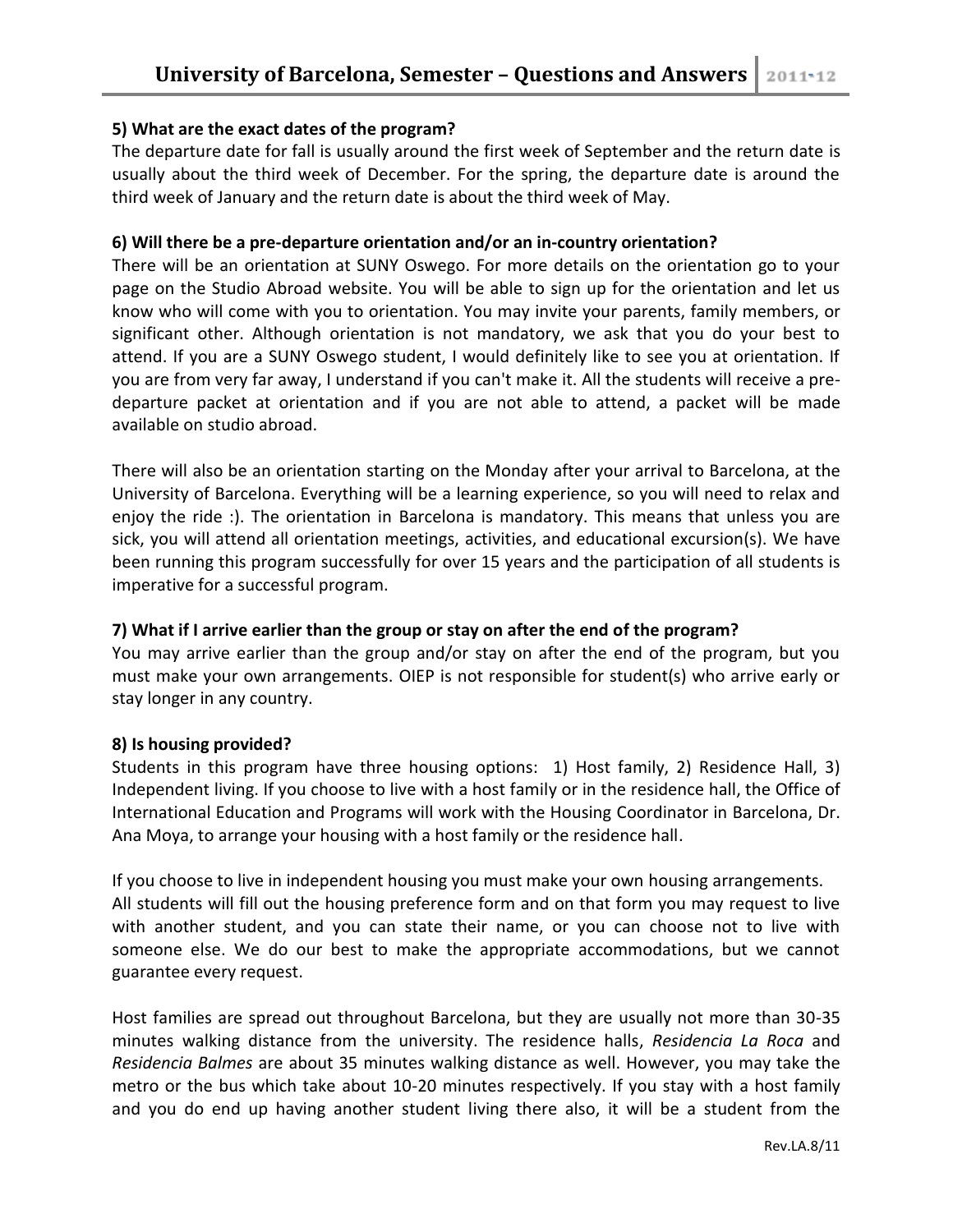program. If you live in the residence hall you will be staying with other students from the program, but the residence hall itself will have other International Students. In the residence halls, there will be someone who comes in and cleans your room. There is no smoking, drinking, or the use of illegal drugs in the residence halls or host families. If you are caught doing so you could be expelled from the program.

| Residencia Balmes (For Males):              | Residencia La Roca (For Women):     |
|---------------------------------------------|-------------------------------------|
| http://www.residencia-balmes.com/           | www.residenciaroca.com              |
| c/ Balmes 25, principal $2^{\underline{a}}$ | c/ Ciutat de Balaguer 65, principal |
| 08007 Barcelona                             | 08022 Barcelona                     |
| Tel.: 93 302 4192                           | Tel.: 93 417 3194                   |
| Fax: 93 318 4671                            | Fax: 93 434 0764                    |
| THE ADDRESS OF THE UNIVERSITY:              | THE PHONE # OF THE UNIVERSITY:      |
| Universitat de Barcelona                    | Phone: 011-34-93-403-5686           |
| Gran Via Corts Catalanes, 585               | Fax: 011-34-93-317-1249             |
| 08007 Barcelona, Spain                      |                                     |
|                                             |                                     |

### **9) Who will I be living with?**

Should you choose the host family or residence hall housing program, you will have a roommate from our SUNY Oswego group program. Americans as well as other international students stay in the residence halls. The residence has 24 hour security and there is always someone working the front desk.

# **10) Is the cost for housing included in the program fee?**

The cost for housing and the meals per day are included in the program fee for students in the host family or residence hall program. Students who choose to reside independently will receive a reduction of \$2,000.00 on the program differential fee; see Program Budget Sheet online at [www.oswego.edu/intled.](http://www.oswego.edu/intled)

# **11) Are there phones in the residential facilities?**

There are phones located in the residential facilities. Although you cannot call internationally, you can, however, receive international phone calls and you are able to make local phone calls.

# **12) Should I bring a cell phone, or buy one once I get there?**

We advise students to purchase a cell phone upon the first week of arrival. Students usually get a cell phone from *Movistar* which they are able to put minutes on. The best way to communicate out of Barcelona is internet, via communication lines such as Skype. You are advised to bring your laptop.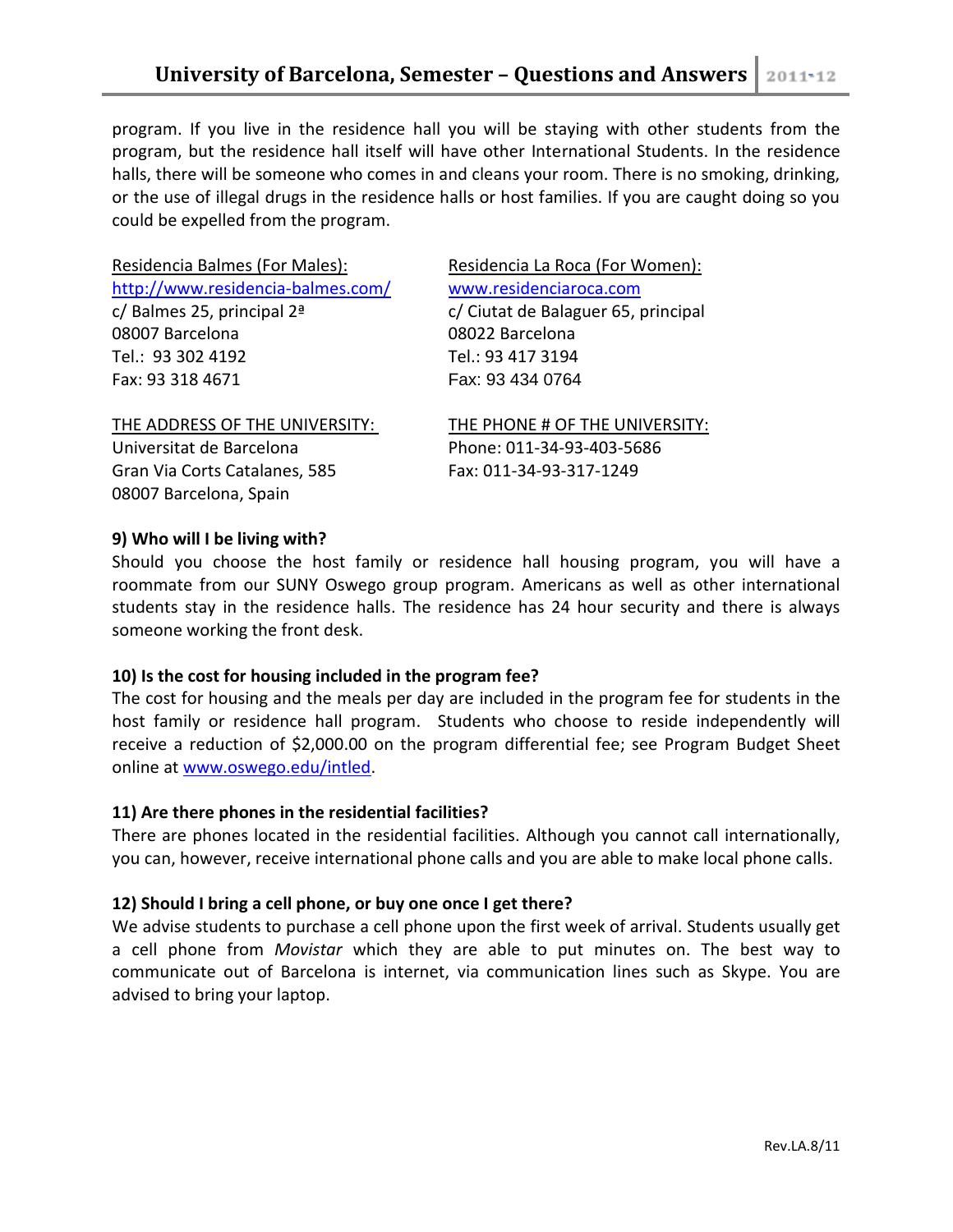### **13) Do I make my own flight arrangements?**

Students make their own flight arrangements to Barcelona, and from the airport take a taxi to their housing accommodation. The airport that students would be flying into in Barcelona is Barcelona International Airport (also known as *El Prat* de Llobregat Aeropuerto or Aeroport de Barcelona). The airport abbreviation is (BCN).

#### **Airport Address:**

Aeropuerto de Barcelona 08820 El Prat de Llobregat Barcelona, Espana

Students must submit their flight details to SUNY Oswego Office of International Education and Programs. Flight details will then be sent to the overseas coordinator.

### **14) Will I be met at the airport?**

No, students will not be met at the airport. We will collect your flight details and provide them to the Housing and Orientation Coordinator in Barcelona, her name is Dr. Ana Moya. Dr. Moya will have a list of every ones date and time of arrival to Barcelona and she will inform the host families and residence hall front desk of your arrival so that you can be met at you housing accommodation. Students will only be able to move into their housing accommodations on the official date of arrival assigned by the program in Barcelona.

# **15) Where are the classes held and how often per week?**

Students in this program take a minimum of 12 credits and a maximum of 15 credits. All of your courses will be in Spanish taken alongside other Americans or International students with professors from Spain. Your courses will take place in the Department of Estudios Hispanicos.

Please review the list of courses on the Studio Abroad website and choose six credits of language and six credits of culture. Meet with your academic advisor and get approval for all the courses. Final decision on the courses you will be taking will be done in Barcelona. During orientation week, you will meet with the Academic Coordinator (Dr. Maria Luz Celaya) and finalize the courses you will be taking. This can be a little stressful, but I ask that you go with flow, have *PACIENCIA,* and you will finalize the course selection process. You will also take a placement exam and will be placed in the level Spanish classes that best meets your language abilities.

# **16) Are the classes different than those in the United States?**

Professors in Barcelona tend to have a lecture teaching method. Therefore, be prepared to listen intently and take notes. You will also do some readings, use workbooks and participate in different activities throughout the course. You will most likely be called on in class but don't let that make you anxious or stressed because everyone else will be asked to do the same and everyone is there to learn. Classes are usually small in size.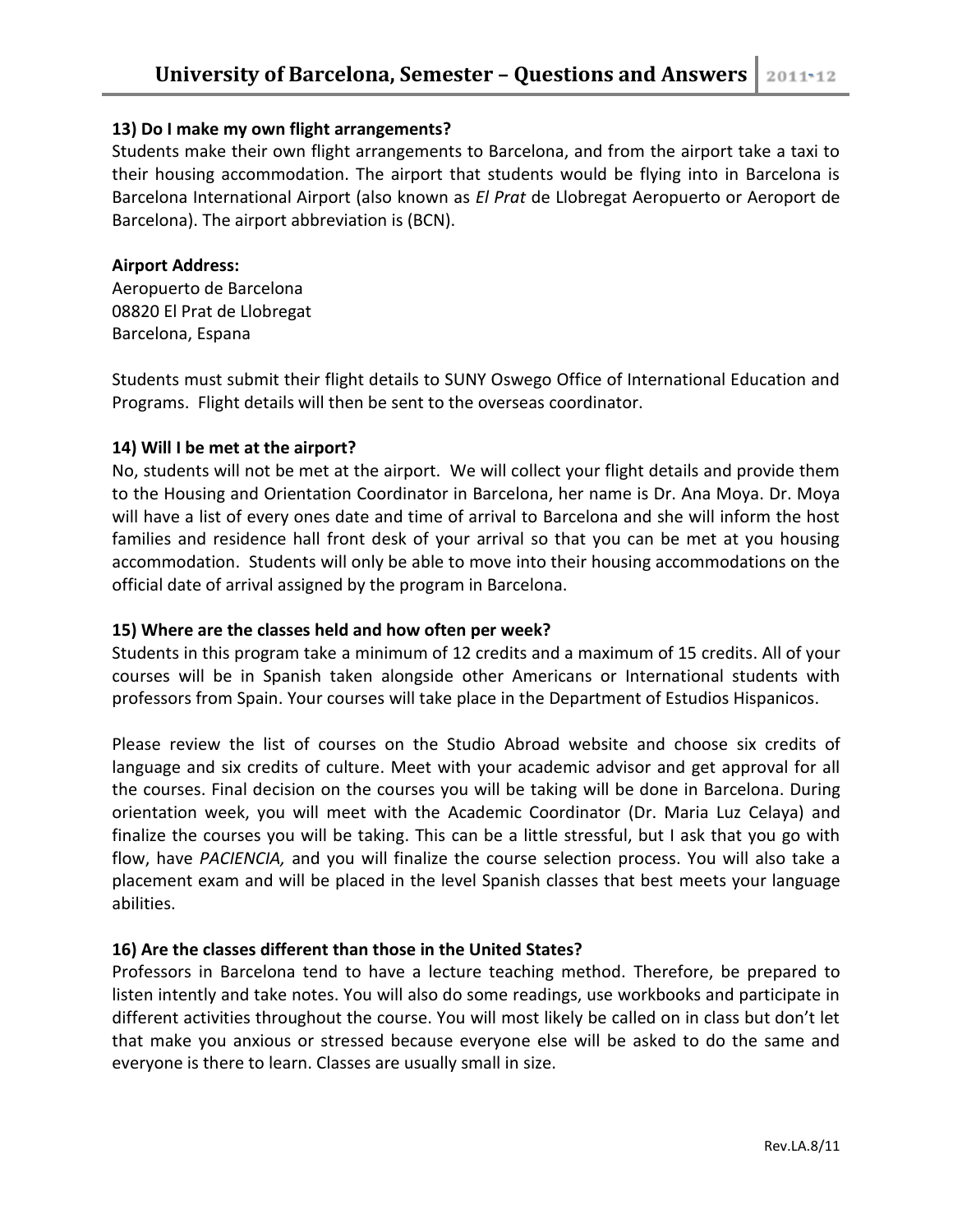# **17) Will my credits be accepted at my home school?**

Yes, but you will need to do your "homework." This means that you will have to meet with your academic advisor and have him or her sign off on the classes you will be taking or plan to take abroad. Once accepted to study abroad in this program, one of the forms you will need to complete is the Overseas Course Approval Form which you will complete with your academic advisor. This form is mandatory for SUNY Oswego students.

#### **18) How do I do my laundry?**

If you are residing with a host family they will do your laundry. If you are staying in the residence hall, there will be washers for your use. If you choose to live independently you will have to make your own arrangements, but there will most likely be a washer, and you can hang your clothes to dry. Dryers are not very common in Barcelona; therefore, you will most likely have to hang your clothes to dry. Also, water is very expensive in Barcelona, so please be mindful and considerate when taking showers, etc.

### **19) How will I get to class?**

Your primary mode of transportation to get to class will be your feet. However, you will also take the metro or a bus. If you take the metro, you will most likely get off at Placa Catalunya which is the main part of Barcelona and usually the busiest; it is located in Las Ramblas area. But, it is only five minutes from the university.

### **20) What are the public forms of transportation?**

Public forms of transportation include Buses, Taxis, and the Metro. There are trains for long distance travel. You may buy a bus/metro pass inside the metro station for a month or longer, if you do not wish to purchase a ticket each time you plan on taking the bus or metro.

#### **21) What form of currency should I bring?**

Bring with you \$100 U.S. dollars in cash and 100 Euros in cash. The 100 Euros you can get at your bank in the U.S.

You will also need to bring with you a credit/debit card. Note: that you will be charged a fee every time you use your credit or debit card overseas. Make sure you notify your bank prior to going Spain and inform them that you may be using your credit/debit card overseas.

Another method you may want to consider is using a "cash passport." Please go to your nearest AAA office, inform them you will be traveling to Spain and want information on the "cash passport." With the cash passport, you will be able to put your U.S. dollars on it, and it will automatically be converted to Euros. Therefore, depending on the ATM you take money out of while in Spain, it will not charge you a fee.

The "cash passport" is like a credit/debit card that you can use at ATMs and when purchasing items in a store. Also, your family will be able to deposit more money on the "cash passport" from the U.S.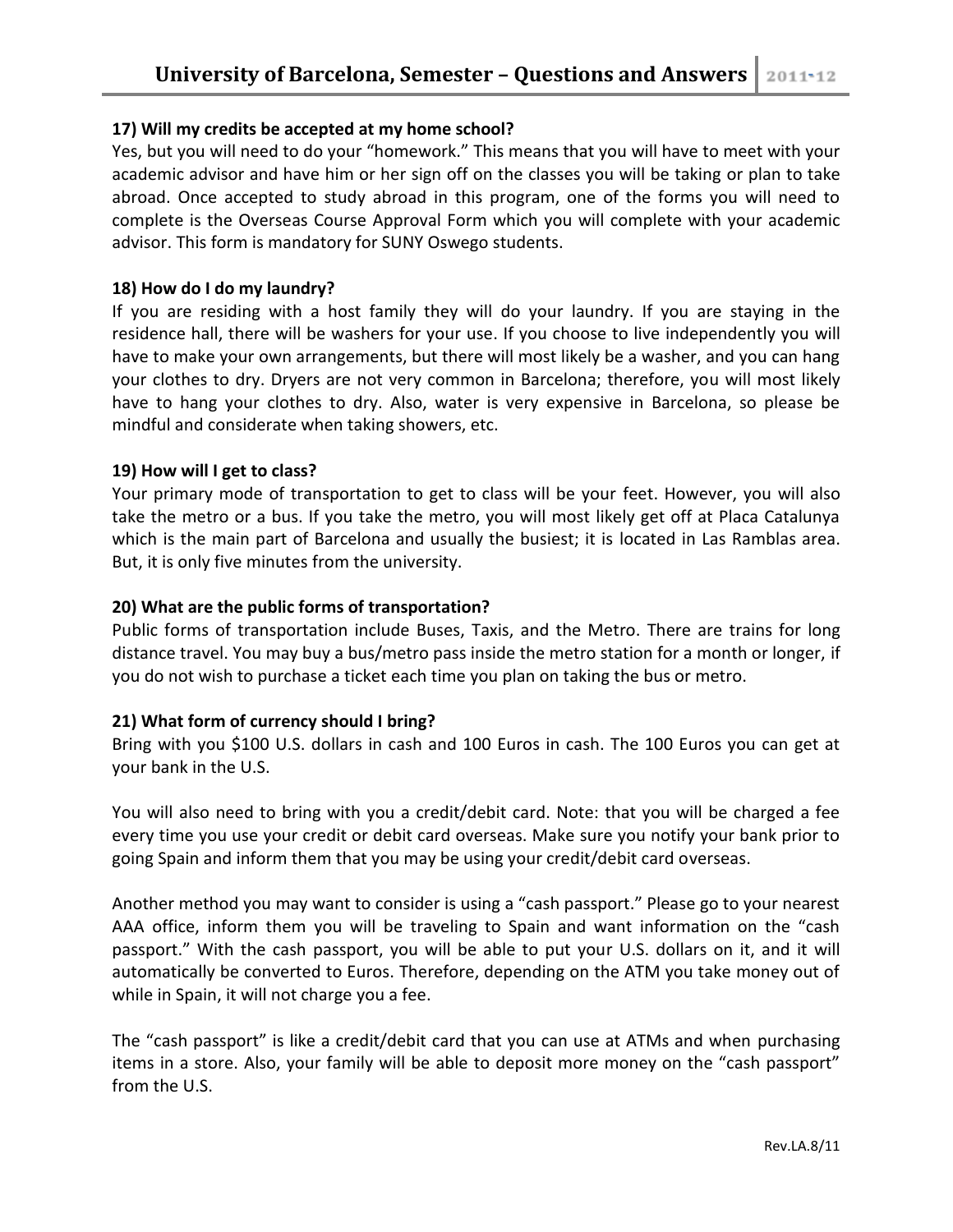NOTE: the cash passport is only a suggestion for you to consider. You will need to do your homework and decide whether or not it is a good decision for you.

If you decide to use the cash passport, you should still bring a credit/debit card with you to Spain just for emergencies, but not to use unless absolutely necessary. Store it away in a safe place.

# **22) How much money should I bring?**

That all depends on the type of lifestyle you plan on having while abroad. If you plan on traveling, going out to eat and shopping often then you will need to bring more than the suggested amount on the Program Budget Sheet of \$1,500.00. We have had students spend a lot more than \$1,500.00 per semester, up to \$4,000.00. This of course depends on your lifestyle and budgeting. Just keep in mind that once the U.S. dollar is converted into Euros it will be less than what you had converted because the dollar is not worth as much as a Euro.

# **23) Should I open a bank account?**

Students are able to open a bank account if they wish to do so. Check with your bank in the U.S. because there may be a branch located in Barcelona. You should be able to use the following banks in Barcelona:

- 1) HSBC
- 2) Barclays ATMs which you can use if your bank is Bank of America
- 3) JPMorgan Chase Bank
- 4) Bank of America—Avinguda Diagonal 640
- 5) Chase-Manhattan—Passeig de Gràcia 60
- 6) City Bank—Carrer d' Aribau 162
- 7) Nat West—8-10
- 8) American Express—Passeig de Gràcia—93-217-00-70

# **24) Are there internet facilities? Should I bring my laptop?**

We highly advise you to bring your laptop. The residence halls do have internet. Most host families do as well. If you choose independent living, you will have to check with your landlord.

# **25) What happens if I get sick?**

If you get sick you will go to the hospital. Here are some listed. At orientation in Barcelona you will be provided with medical information.

Hospital Universitari Sagrat Cor Hospital de Barcelona C. de Viladomat, 288 Avinguda Diagonal, 656-660 08029 Barcelona, Spain 08034 Barcelona, Spain 933-221-111 932-542-400 hscor.com scias.com scias.com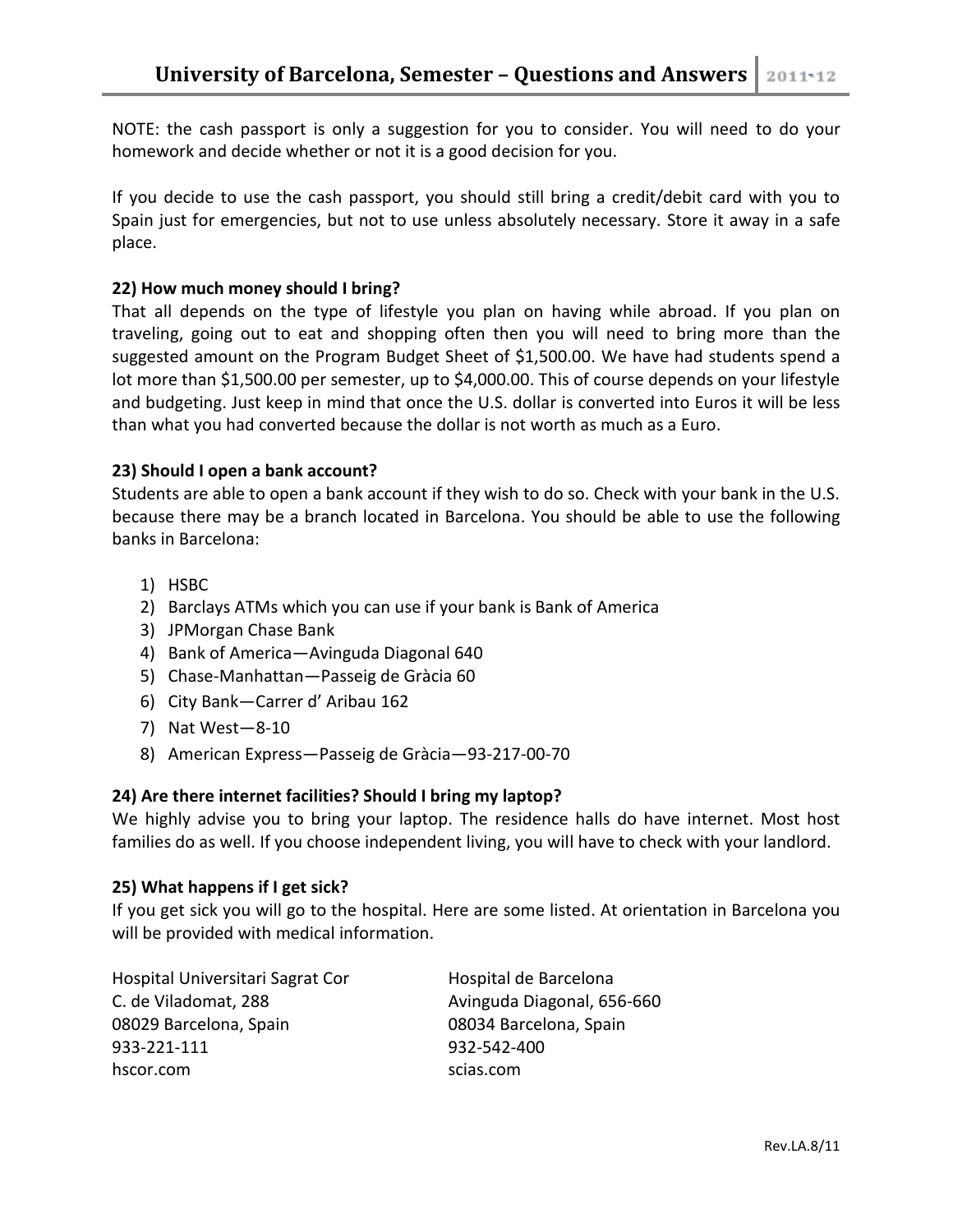Hospital de nens de Barcelona Hospital de Sant Pau 08009 Barcelona, Spain 08025 Barcelona, Spain 932-310-512 932-919-000 hospitaldenens.com santpau.es

Hospitals Vall d'Hebrón Hospital del Mar Passeig Vall d'Hebrón, 119-129 Pg. Marítim, 25 08035 Barcelona, Spain 08003 Barcelona, Spain 932-746-000 932-483-000 vhebron.net parcdesalutmar.cat

c/ Consell de Cent, 437 c/ Sant Antoni Maria Claret, 167

We highly advise students that when they are sick or hurt to seek medical attention right away. Also, we request that you contact one of your primary contacts at the University of Barcelona to inform them that you are going to the hospital or to request their assistance.

# **26) How can my parents get a hold of me in case of an emergency?**

- a) Call Lizette Alvarado, Program Specialist for Barcelona at (315)312-5697 or (315)312- 2118. If Lizette is not available ask to speak to Dr. Joshua McKeown, Director of the Office of International Education and Programs at SUNY Oswego.
- b) Call Dr. Ana Moya, Dr. Maria Luz or Dr. Pedro Guardia at the University of Barcelona. Their contact details will be provided to students accepted into this program.

Please note that Dr. Ana Moya and Dr. Maria Luz Celaya are your primary contacts at the UB. Dr. Pedro Guardia Massó is the director of the program.

# **27) Will meals be provided for me? If so, how many per week?**

There are three meals a day provided in the host family and residence hall programs (breakfast, lunch, and dinner). Students who choose to reside independently will take care of their own meals.

# **28) Will I need a passport and a visa?**

All students will need a passport. If you are participating in the semester or academic year program then you will need a student visa.

You must make an appointment with the Spanish consulate (instructions are provided on the Studio Abroad website) and you will have to go to NYC to apply for your visa in person. Instructions on the application process for the student visa will be provided to student(s) upon acceptance into the program.

Spanish Consulate website: <http://www.maec.es/subwebs/consulados/nuevayork/es/home/Paginas/Home.aspx>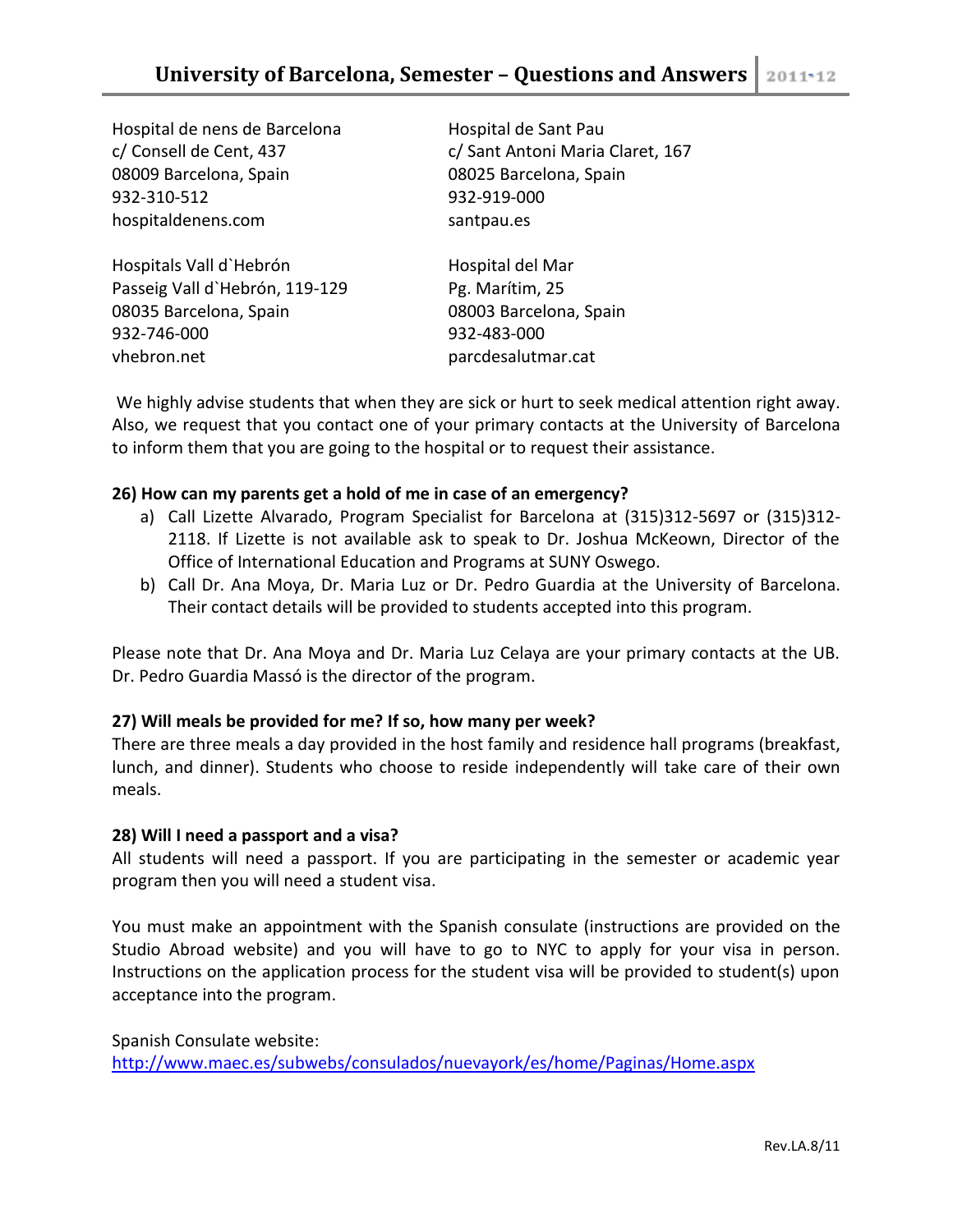### **29) Can I receive Financial Aid for Study Abroad?**

Yes, you can receive Financial Aid for study abroad. If you're a student that receives financial assistance you are to meet with your financial aid advisor to discuss how much financial assistance is available to you for the program.

*Start early!* Once accepted for this program you will need to bring the Financial Arrangements Form, copy of the letter of acceptance, copy of program invoice, and Program Budget Sheet to the Financial Aid Office at your home campus.

#### **30) What kinds of classes are offered during the semester in Barcelona?**

There are classes offered in the following areas: Spanish language, Spanish history, phonetics, cinema, geography, literature, culture, Latin American literature, and history of Spanish art. See list of courses on the program brochure online at [www.oswego.edu/intled.](http://www.oswego.edu/intled)

# **31) Is there an application process in addition to the SUNY Overseas Study Abroad Application?**

There is not another application process in addition to the SUNY Overseas Study Abroad Application for this program.

### **32) Are there University of Barcelona, Spain specific forms to complete?**

There is one specific University of Barcelona form to complete:

1. Solicitud de Inscripción (Application form) – Course form

Apart from the above form, you will need to complete various forms to participate in the program. You will be informed of these forms upon acceptance to the program.

#### **33) Receive mail?**

Yes, you can receive mail at the host family, residence hall, or independent living accommodation.

#### **List of useful websites for Barcelona:**

Please begin to read about culture and history of Spain, specifically Barcelona. Try to have some background on the city, the people, the environment, and the culture. Although, you are not expected to know and understand Barcelona entirely, we would like that you have some general information and understanding of Barcelona, Spain. Below is a list of websites to begin reading on Barcelona, Spain.

<http://www.ub.edu/web/ub/en/>

<http://www.lonelyplanet.com/spain/barcelona>

<http://www.barcelona-tourist-guide.com/en/transport/barcelona-metro.html>

<http://www.barcelona-tourist-guide.com/en/maps/barcelona-metro-map.html>